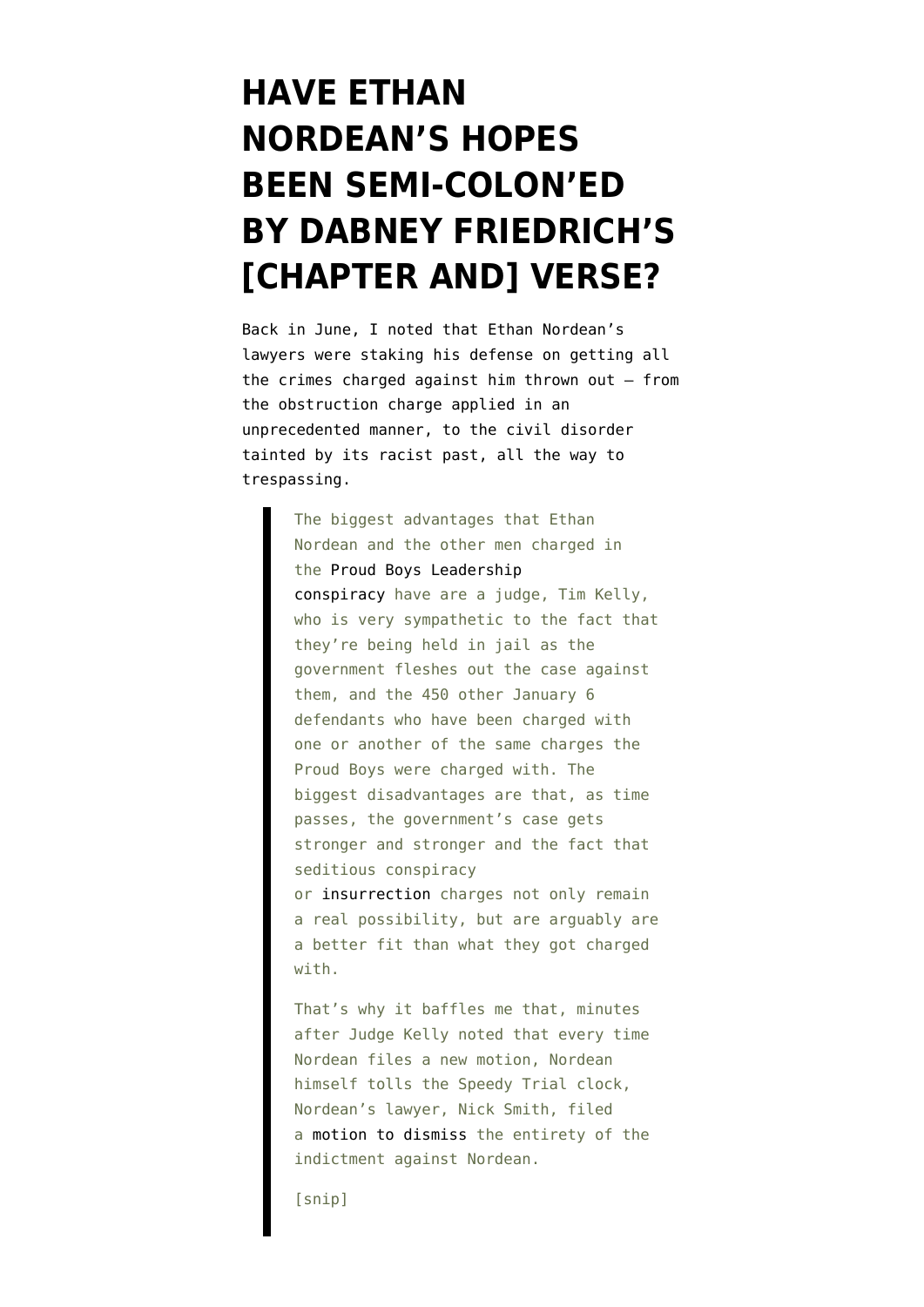[T]actically, trying to throw out every single crime, up to and including his trespassing charge, charged against one of the key leaders of a terrorist attack that put our very system of government at risk trades away the two biggest advantages Nordean has on legal challenges that won't eliminate the prosecution against Nordean.

## [snip]

[I]f any of these challenges brought by others succeed, then *at that point*, Nordean could point to the appellate decision and get his charges dropped along with hundreds of other people. But launching the challenge now, and in an omnibus motion claiming that poor Ethan didn't know he was trespassing, is apt to get the whole package treated with less seriousness. Meanwhile, Nordean will be extending his own pre-trial detention. The government will be given more time to try to flip other members of a famously back-stabbing group, possibly up to and including Nordean's co-conspirators (whose pre-trial detention Nordean will also be extending). And Judge Kelly will be left wondering why Nordean keeps undermining Kelly's stated intent to limit how much the government can draw this out.

As I [noted,](https://www.emptywheel.net/2021/12/11/dabney-friedrich-rejects-challenge-to-january-6-obstruction-application/) on Friday Dabney Friedrich became the first DC District judge to uphold the obstruction application. The decision comes as predictably — DOJ [seems to be closing in on](https://www.emptywheel.net/2021/12/08/a-taxonomy-of-the-visible-january-6-crime-scene-investigation/) a much more substantive description of [the Proud](https://www.emptywheel.net/2021/12/04/release-the-kraken-two-degrees-of-donald-trump-at-the-east-doors/) [Boy-led plan to assault Congress.](https://www.emptywheel.net/2021/12/04/release-the-kraken-two-degrees-of-donald-trump-at-the-east-doors/) All the while, Nordean has been sitting in [SeaTac jail,](https://www.bop.gov/locations/institutions/set/) and even [got thrown into SHU \(solitary\)](https://storage.courtlistener.com/recap/gov.uscourts.dcd.228300/gov.uscourts.dcd.228300.243.0_2.pdf) last week for as yet undisclosed reasons.

To be clear: Friedrich's is in no way the last word. Judges Randolph Moss, Amit Mehta, and the judge presiding over Nordean's case, Tim Kelly,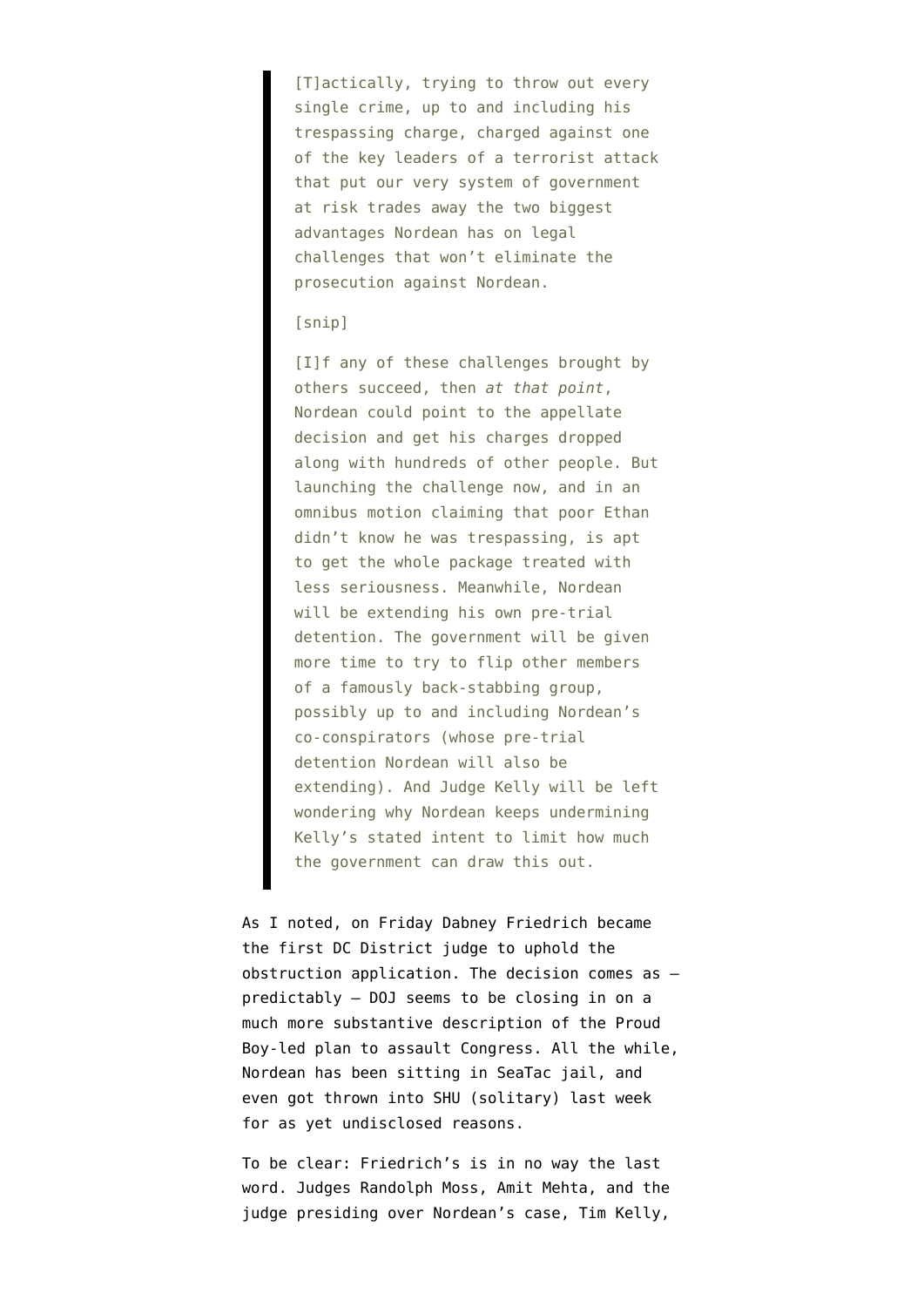are all due to rule on the issue as well, with a number of the other judges facing such challenges as well. I'd be surprised if all the judges ruled for DOJ.

And because these judges are likely to rule differently, as all the parallel challenges have been briefed, some of the lawyers in the key cases have kept the judges apprised of what was going on in other challenges. For example, *[after](https://www.documentcloud.org/documents/21153342-ddc_1_21-cr-00046-rdm_78_0) [getting leave first](https://www.documentcloud.org/documents/21153342-ddc_1_21-cr-00046-rdm_78_0)*, the government submitted filings they made in Nordean and Guy Reffitt's challenges to obstruction in the Brady Knowlton docket. Defendants have occasionally used that opportunity [to respond](https://storage.courtlistener.com/recap/gov.uscourts.dcd.226820/gov.uscourts.dcd.226820.83.0.pdf).

Yesterday, without first asking for leave to file it, Nordean [submitted](https://storage.courtlistener.com/recap/gov.uscourts.dcd.228300/gov.uscourts.dcd.228300.248.0.pdf) what was billed as a "notice of new authority" in the case, but which was, in fact, a 23-page point by point rebuttal of and which didn't actually include Friedrich's opinion. As part of that, purportedly to take issue with the grammatical claims that Judge Friedrich made but actually in an effort to attack an example Friedrich used rather than the law itself, Nordean lawyers David and Nick Smith use an Emily Dickinson poem to — they claim make a point about line breaks and semicolons.

> And the Court did not explain how a semicolon and line break somehow altered the meaning of  $(c)(2)'s$  "otherwise" phrase which, as the Court correctly noted, "links" it to the meaning of (c)(1). As Nordean has previously explained, the question of meaning involves grammar, not page format. Subsection (c)(2) is a clause dependent on (c)(1) for its meaning because the predicate "or otherwise obstructs, influences, or impedes any official proceeding, or attempts to. . . . " is not a complete sentence.

[snip]

As the Court will see, each of the provisions in the case relied on by the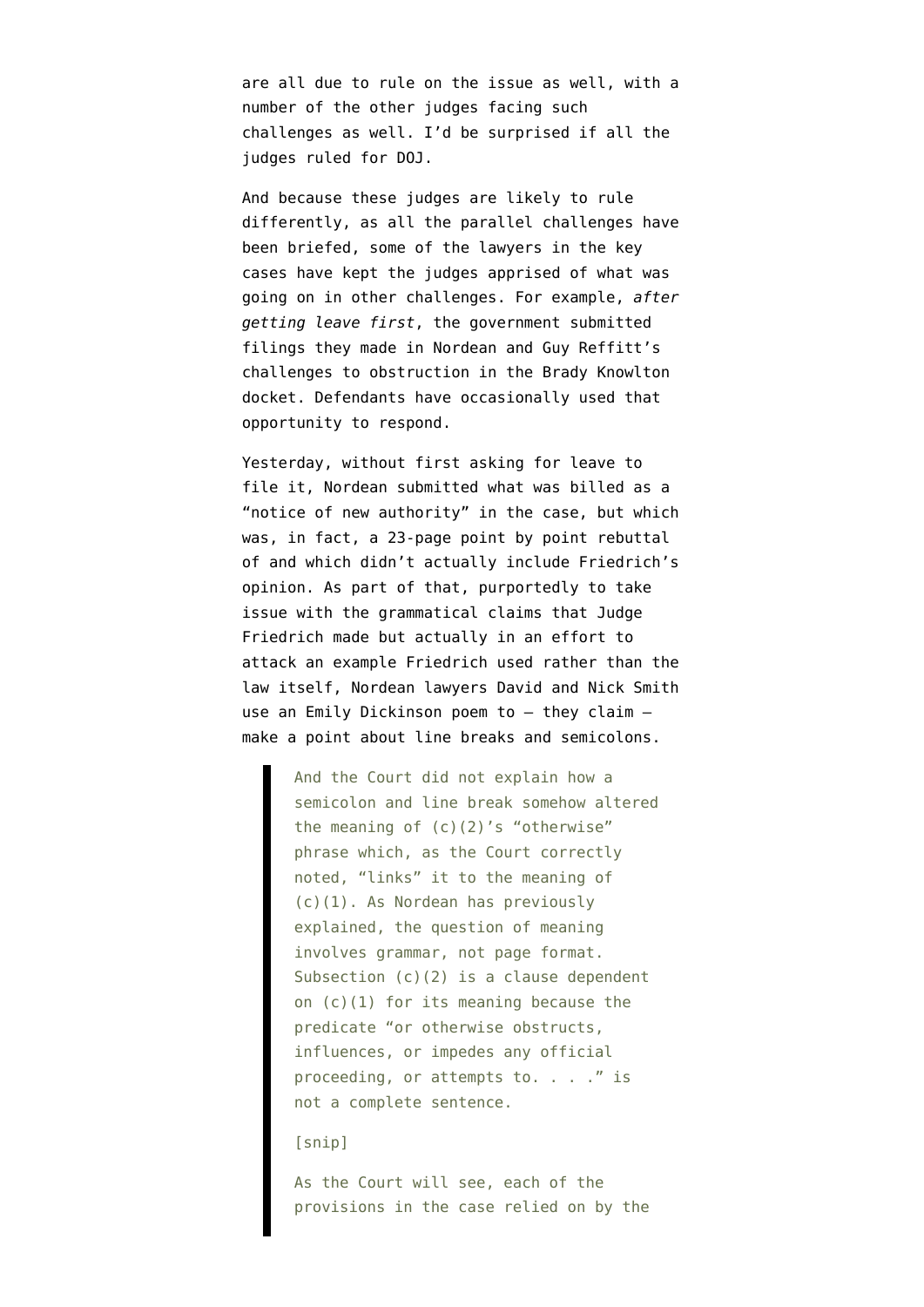Sandlin Court is a complete sentence, unlike subsections  $(c)(1)$  and  $(c)(2)$  of § 1512. Thus, they are grammatically independent in a way that  $(c)(1)$  and (c)(2) are not. The same grammatical point distinguishes Justice Scalia's finding in United States v. Aguilar, on which the Sandlin Court relies, that the *ejusdem generis* canon did not apply to § 1503's "omnibus clause." 515 U.S. at 615-16 (finding that the omnibus clause is "independent" of the rest of § 1503 in a grammatical sense: it stands alone as a complete sentence).

Contrary to the Sandlin Court's understanding, line breaks and semicolons do not necessarily alter the meaning of the clauses that follow in a sentence. One simple example would seem to suffice:

> The reticent volcano keeps His never slumbering plan; Confided are his projects pink To no precarious man.

In the sentence above, the line break between "The reticent volcano keeps/His never slumbering plan" does not indicate that the second line's meaning is "independent" of the first line's. To the contrary, the phrase containing the pronoun "his" cannot be understood without reference to its antecedent in the first line. Similarly, the same pronoun following the semicolon cannot be understood without reference to the first line. Just so with (c)(2)'s "; or otherwise obstructs . . ." We are concerned with meaning, not the surface of the page.

*This is poetry!!* It is fairly insane to liken poetry, much of the power of which stems from breaking the rules of grammar and which often strives to obscure meaning, to US Code, which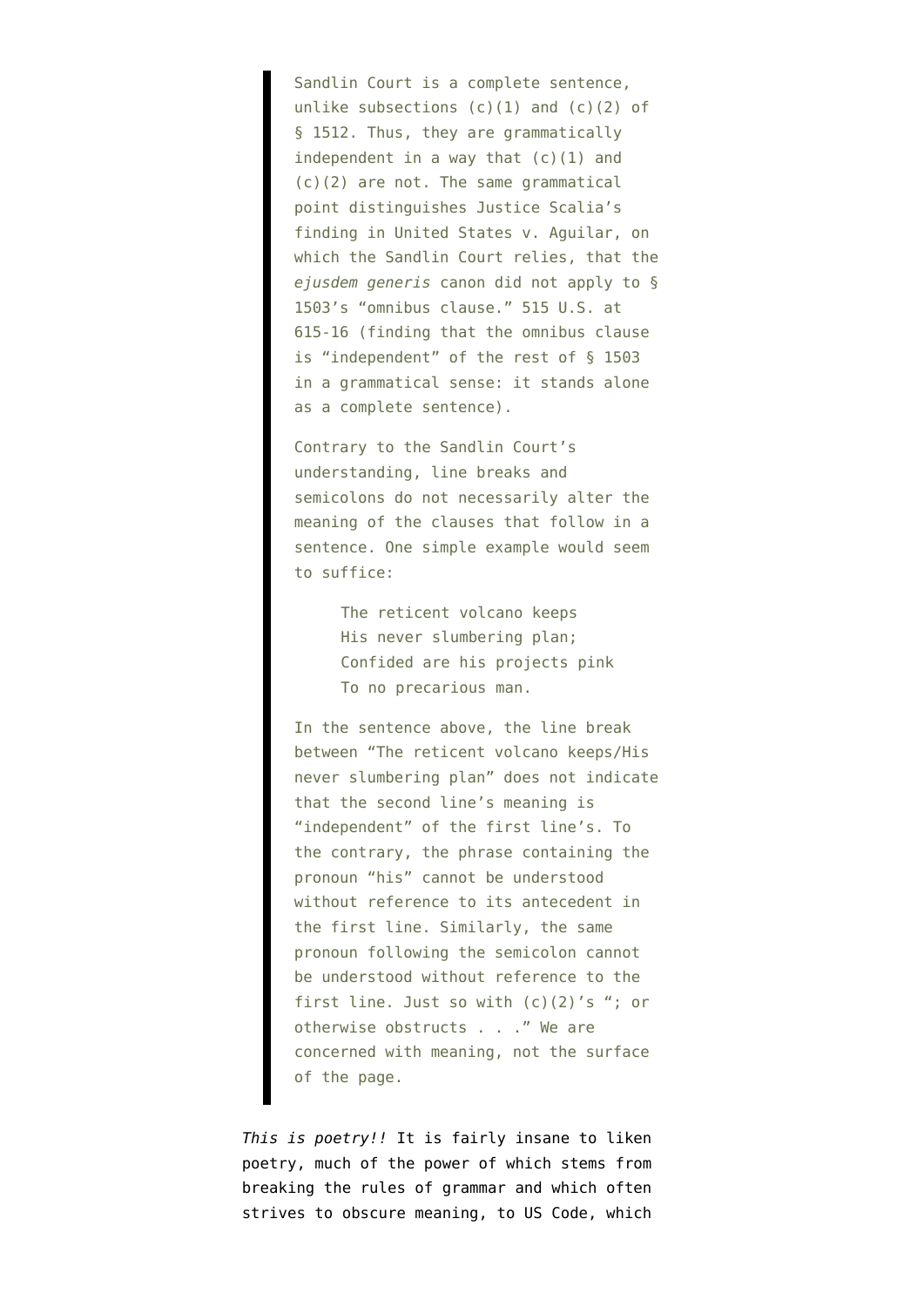aspires to use grammar in ways that clarify meaning.

There's one more problem, too.

There's some dispute, because there is no final manuscript for this poem, about whether Dickinson used a semicolon or a [dash](https://gwallter.com/books/emily-dickinsons-reticent-volcano.html) after "slumbering plan." And Dickinson's dashes literary experts say with all the certitude that drove me from literary academics — put [great](https://www.nytimes.com/2019/08/14/style/em-dash-punctuation.html) [stake](https://www.nytimes.com/2019/08/14/style/em-dash-punctuation.html) in the ambiguity introduced by such punctuation.

"The dash is an invitation to the reader to make meaning," Dr. Smith said. "It can also be a leap of faith."

Moreover, these were handwritten works, and so [dashes would not even be regular lines.](https://www.jstor.org/stable/27747139) The variation in such lines has been [interpreted](https://dickinsondashproject.weebly.com/dashes-in-poetry.html) with various meanings as an immediate expression of Dickinson's intent. [Note: I owe this observation to several people on Twitter but have lost those Tweets; h/t to them]

That is, Dickinson's poem is not so much an apt comment on Friedrich's examples. Rather, it's an example of the uncertainty embodied by the artistic expression of another individual, almost the opposite of laws codified by Congress.

Bizarrely, the citation of Dickinson is among the parts of Smith's brief that Brady Knowlton's attorneys [lifted and replicated](https://storage.courtlistener.com/recap/gov.uscourts.dcd.226820/gov.uscourts.dcd.226820.85.0.pdf) in their own unsolicited notice and reply. Carmen Hernandez, who is Donovan Crowl's attorney, not only remembered to include Friedrich's opinion, but she [didn't include](https://storage.courtlistener.com/recap/gov.uscourts.dcd.226727/gov.uscourts.dcd.226727.541.0.pdf) the Dickinson poem.

There have been many aspects of my own literary training that I've used in my coverage of the January 6 investigation. Reading Emily Dickinson (about which I have no expertise) is not one I'd expect to need.

Update: In a hearing today, Judge Kelly joined Friedrich in rejecting the challenge to the